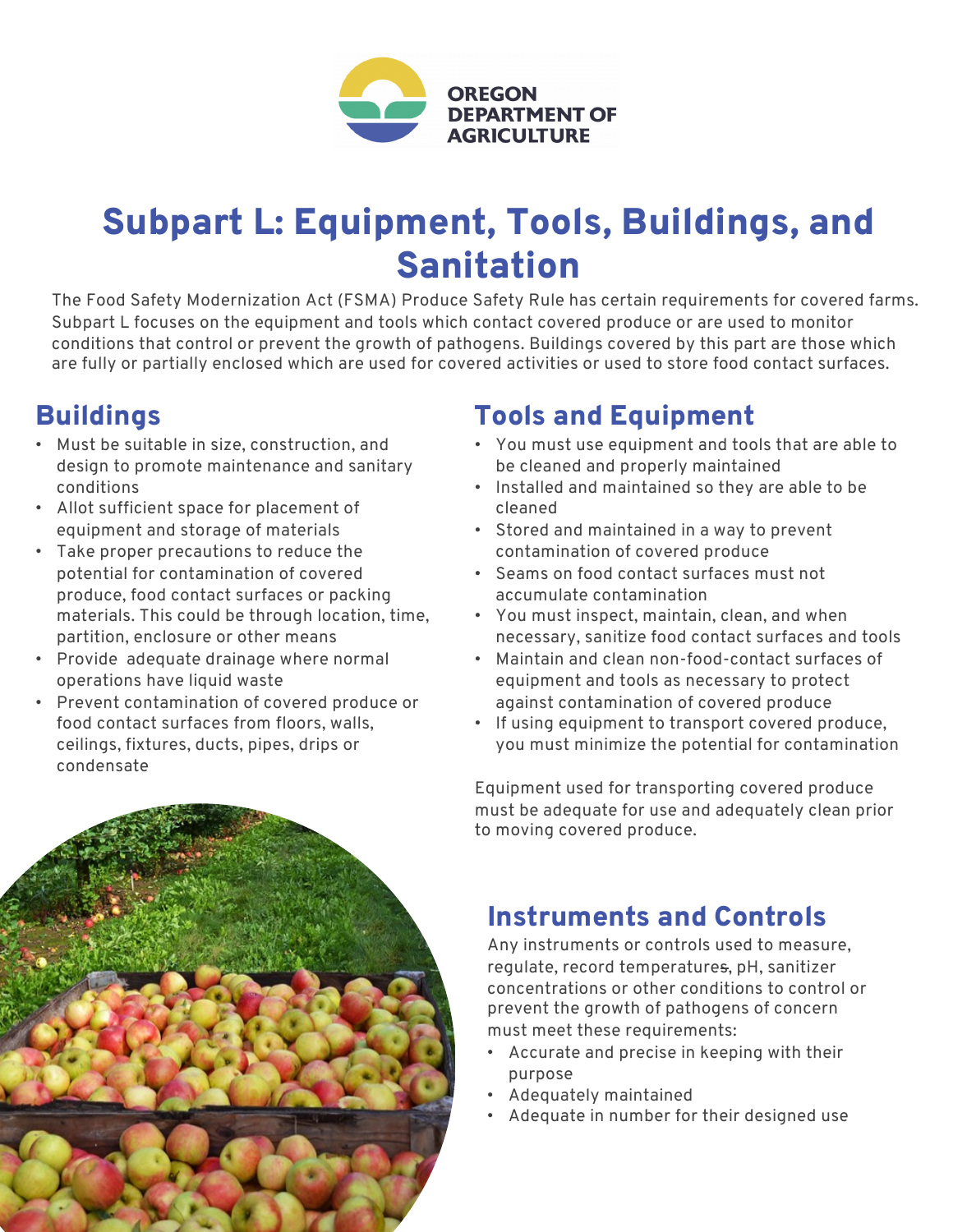## Toilet Facilities

The Rule requires you must provide personnel with adequate, readily accessible toilet facilities. These toilet facilities must:

- Prevent contamination of covered produce, food contact surfaces, and water sources distribution systems
- Be directly accessible for servicing
- Be serviced and cleaned at adequate intervals
- Kept supplied with toilet paper
- Provide for the sanitary disposal of waste and toilet paper
- Provide disposal of water from handwashing

If a toilet is in a fully-enclosed building, handwashing facilities must be nearby toilet facilities for easy handwashing.

### Waste Disposal

The Rule requires you must transport, store, and dispose of trash, litter, and waste to prevent contamination. By doing so, you must:

- minimize the potential for attracting and harboring pests
- Prevent contamination of covered produce, food contact surfaces, areas used for a covered activity, and agricultural water sources and distribution systems
- Operate systems for waste treatment and disposal so that they are not a threat of contamination

# Plumbing

The Rule requires plumbing must be of adequate size, design, installation, and maintenance to:

- Distribute water under pressure as necessary
- Properly transport sewage and liquid disposable waste
- Avoid being a source of contamination for covered produce, food contact surfaces, areas used for a covered activity, and agricultural water sources and distribution systems
- not allow backflow from or a crossconnection between piping systems that discharge wastewater or sewage and piping systems that carry water used for a covered activity, sanitary operations, or use in handwashing facilities



### Sewage Disposal

The Rule requires you must:

- Dispose of sewage into an adequate sewage or septic system
- Maintain sewage and septic systems in a manner that prevents contamination of covered produce, food contact surfaces, areas used for a covered activity, and agricultural water sources and distribution systems
- Manage and dispose of leaks or spills to prevent contamination of covered produce, food contact surfaces, areas used for a covered activity, and agricultural water sources and distribution systems
- Take appropriate steps to ensure that sewage and septic systems operate in a manner that will not contaminate covered produce, food contact surfaces, areas used for a covered activity, and agricultural water sources and distribution systems after a natural disaster

*This publication was supported by the Food and Drug Administration (FDA) of the U.S. Department of Health and Human Services (HHS) as part of a financial assistance award U2FFD007422 totaling \$630,000 with 100 percent funded by FDA]/HHS. The contents are those of the author(s) and do not necessarily represent the official views of, nor an endorsement, by FDA/HHS, or the U.S. Government.*